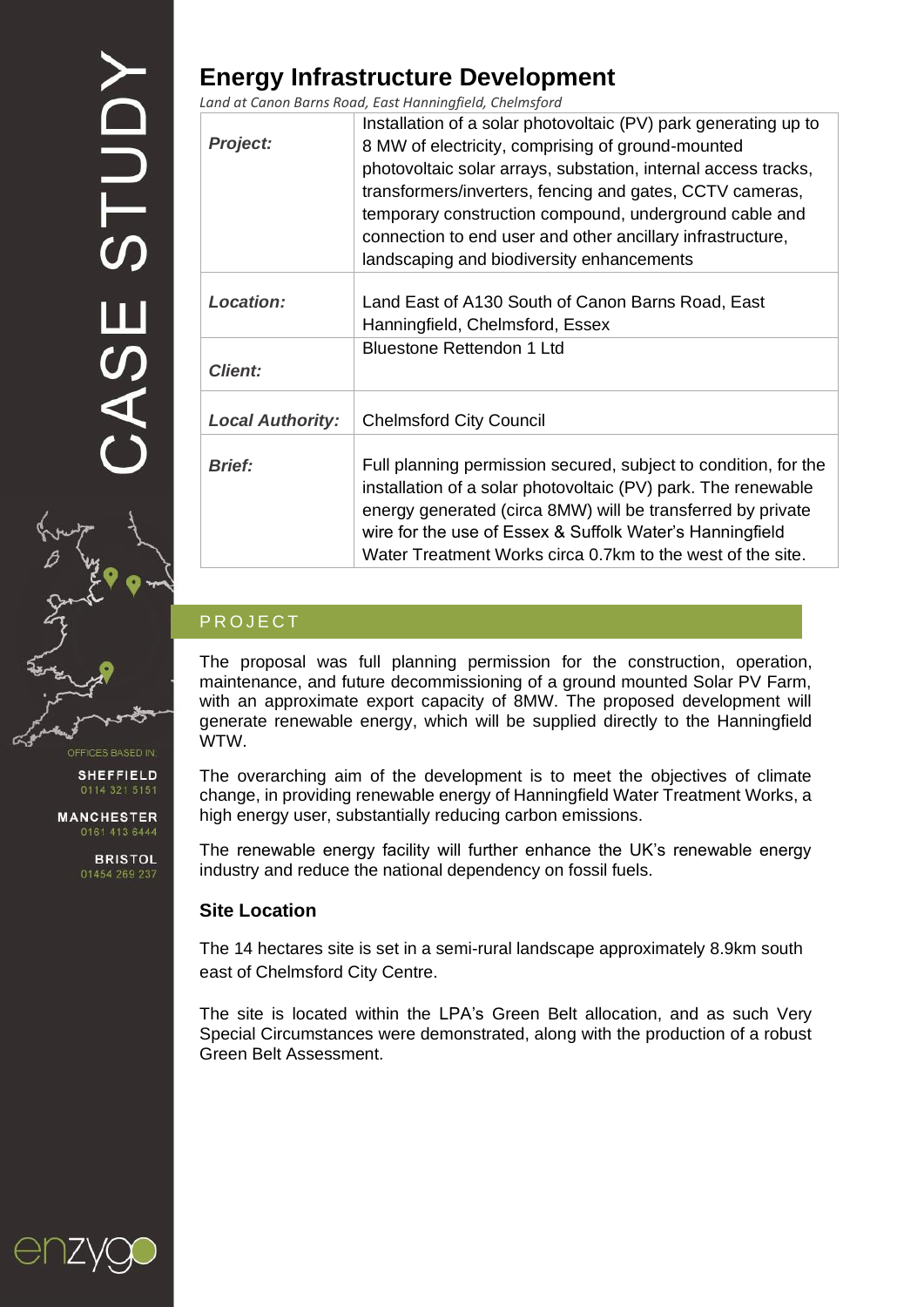# CASE STUDY



OFFICES BASED IN

**SHEFFIELD** 

**MANCHESTER** 

**BRISTOL**<br>01454 269 237



The application site (red line boundary) within the wider site context (Source: Google Earth 2022)



Location Plan for the application site (with cabling route to WTW)



Images showing the site and immediate surroundings

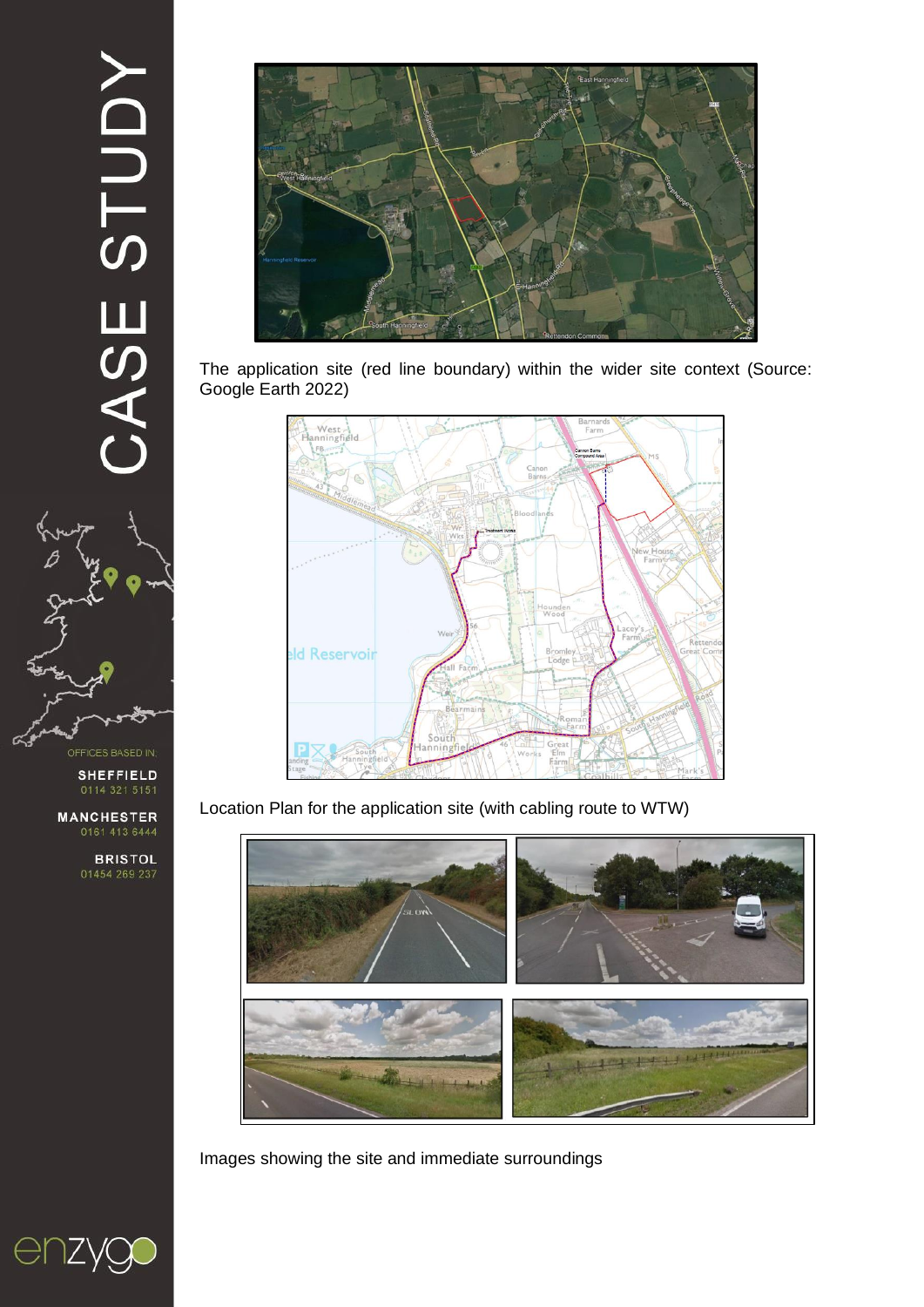## YCLDTS **SE**



**SHEFFIELD** 

**MANCHESTER** 0161 413 6444

> **BRISTOL** 01454 269 237

## WHAT WE DID

Enzygo was tasked with the preparation and submission of a full planning application to secure planning permission for a 8MW solar photovoltaic (PV) park, with solar arrays, substation, internal access tracks, transformers/inverters, fencing and gates, CCTV cameras, temporary construction compound, underground cable and connection to end user and other ancillary infrastructure, landscaping and biodiversity enhancements at Canon Barns Road, Chelmsford. Enzygo produced and submitted technical documents from our internal teams and project managed the application from inception to the granting of consent.

The planning permission achieved at Canon Barns Road specifically provides renewable energy to Hanningfield WTW. This will substantially reduce carbon emissions and so help to combat climate change. The Solar PV Farm is a key element in Essex & Suffolk Water achieving net zero carbon emissions by 2027 as an organisation. The renewable energy facility will be accommodated without significantly affecting the landscape character of the wider countryside and will not negatively impact upon the amenities of neighbouring residents.

Enzygo liaised with the Local Authority at pre-application stage and throughout the application, establishing a clear recognition of what we, and our client, were hoping to accomplish from the development. This ensured the application was submitted promptly, with the Local Authority actively involved.

## **Site Layout**



Bluestone Rettendon 1 Ltd sought permission through this Solar PV Farm to produce renewable energy to ensure constant energy supplies at this time of constraints on new energy generation infrastructure and increasing demand from industry and communities. The energy produced at this facility will provide a key source off low-carbon electricity for the Hanningfield WTW.

The development has low impacts, with no emissions and very low noise levels. Enzygo were able to demonstrate the surrounding receptors would not be